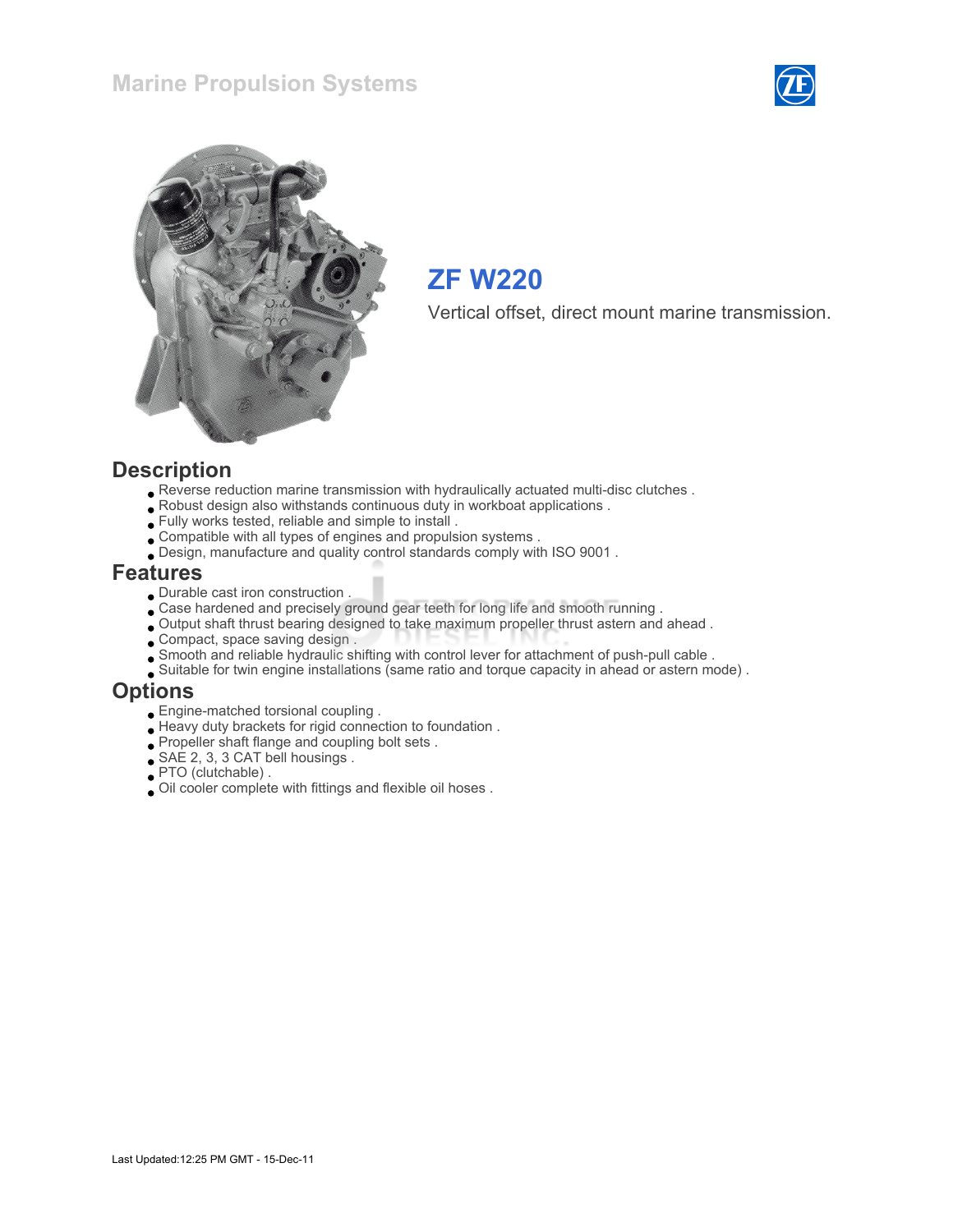# ZF W220 Ratings

### Medium Duty

| <b>RATIOS</b>         |                |      | MAX. TORQUE POWER/RPM |                                            | <b>INPUT POWER CAPACITY</b> |     |           |                            |               |                   | MAX.       |
|-----------------------|----------------|------|-----------------------|--------------------------------------------|-----------------------------|-----|-----------|----------------------------|---------------|-------------------|------------|
| <b>FRANCE</b>         | N <sub>m</sub> | ftlb | kW                    | hp                                         | <b>kW</b>                   | hp  | <b>kW</b> | hp                         | <b>kW</b>     | hp                | <b>RPM</b> |
|                       |                |      |                       |                                            |                             |     |           | 2100 rpm 2500 rpm 2800 rpm |               |                   |            |
| $\blacksquare$ 2.617  | 756            | 558  |                       | 0.0792 0.1062 166  223  198  265  222  297 |                             |     |           |                            |               |                   | 3200       |
| $\vert$ 3.133         | 733            | 541  |                       | 0.0768 0.1029 161  216  192  257           |                             |     |           |                            | $ 215\rangle$ | 288               | 3200       |
| $\sqrt{2}$ 3.555      | 665            | 490  |                       | 0.0696 0.0934 146  196  174  233  195      |                             |     |           |                            |               | 261               | 3200       |
| $\Box$ 3.960          | 615            | 454  |                       | 0.0644 0.0864 135                          |                             | 181 |           | 161  216  180              |               | $\vert 242 \vert$ | 3200       |
| $\Box$ 4.636          | 527            | 389  |                       | 0.0552 0.0740 116                          |                             |     |           | 155  138  185  155         |               | 207               | 3200       |
| * Concial Order Patio |                |      |                       |                                            |                             |     |           |                            |               |                   |            |

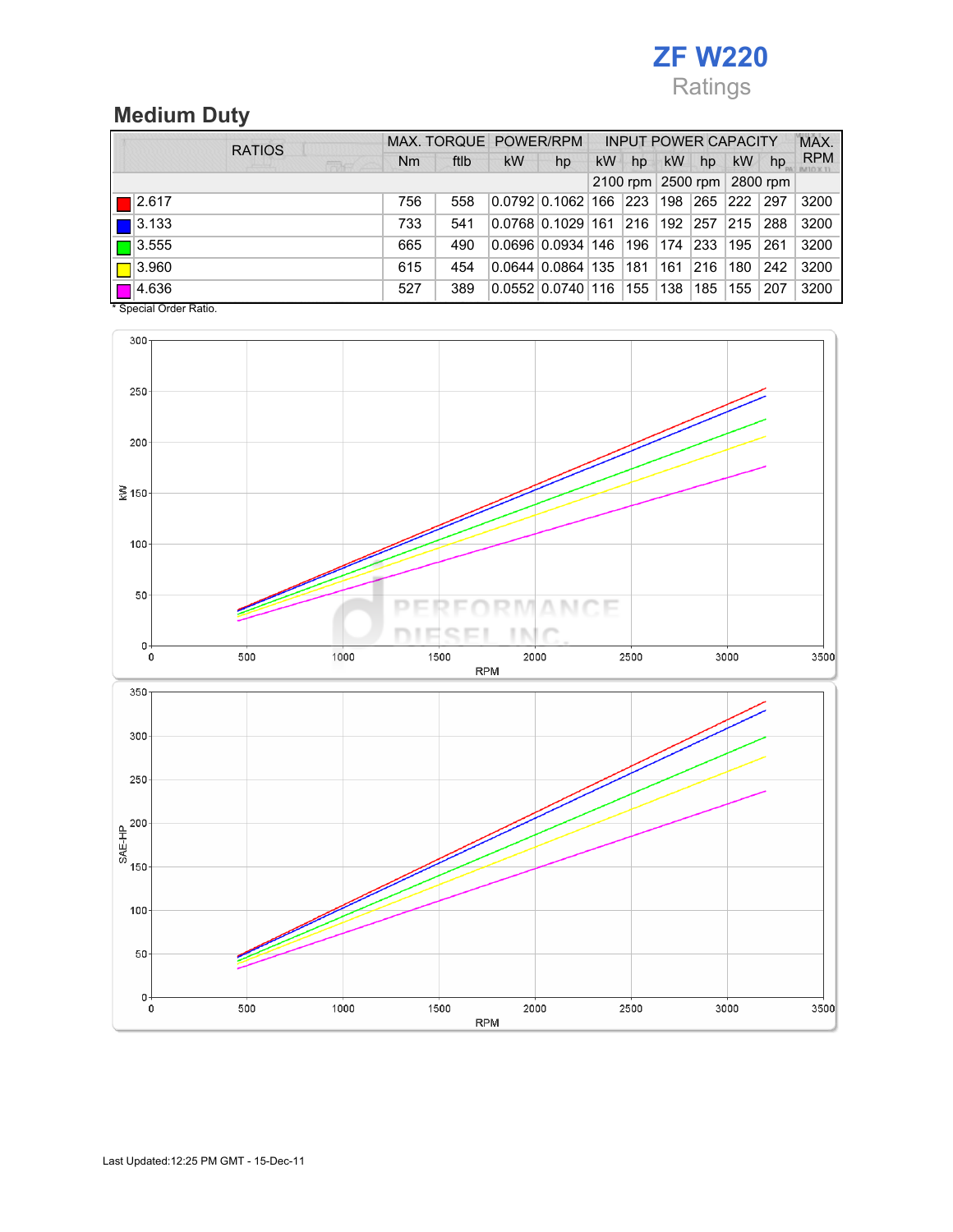

### Continuous Duty

| <b>RATIOS</b>                         |     |      | MAX. TORQUE POWER/RPM |                             | <b>INPUT POWER CAPACITY</b> |               |               |     |     |                            | MAX.       |
|---------------------------------------|-----|------|-----------------------|-----------------------------|-----------------------------|---------------|---------------|-----|-----|----------------------------|------------|
| 带点                                    | Nm  | ftlb | <b>kW</b>             | hp                          | <b>kW</b>                   | hp            | <b>kW</b>     | hp  | kW  | hp                         | <b>RPM</b> |
|                                       |     |      |                       |                             |                             |               |               |     |     | 1800 rpm 2100 rpm 2300 rpm |            |
| $\Box$ 2.617                          | 636 | 469  |                       | 0.066610.08931120           |                             | $ 161\rangle$ | 140           | 188 | 153 | 205                        | 3200       |
| $\boxed{ }$ 3.133                     | 587 | 433  |                       | 0.0615 0.0824 111  148  129 |                             |               |               | 173 | 141 | 190                        | 3200       |
| $\boxed{\Box}$ 3.555                  | 537 | 396  |                       | 0.0562 0.0754 101           |                             | 136           | $ 118\rangle$ | 158 | 129 | 173                        | 3200       |
| $\boxed{\Box}$ 3.960                  | 487 | 359  |                       | 0.0510 0.0684               | 92                          | 123           | 107           | 144 | 117 | 157                        | 3200       |
| $\Box$ 4.636<br>* Concial Order Patio | 441 | 325  |                       | 0.0462   0.0619   83        |                             | 111           | 97            | 130 | 106 | 142                        | 3200       |



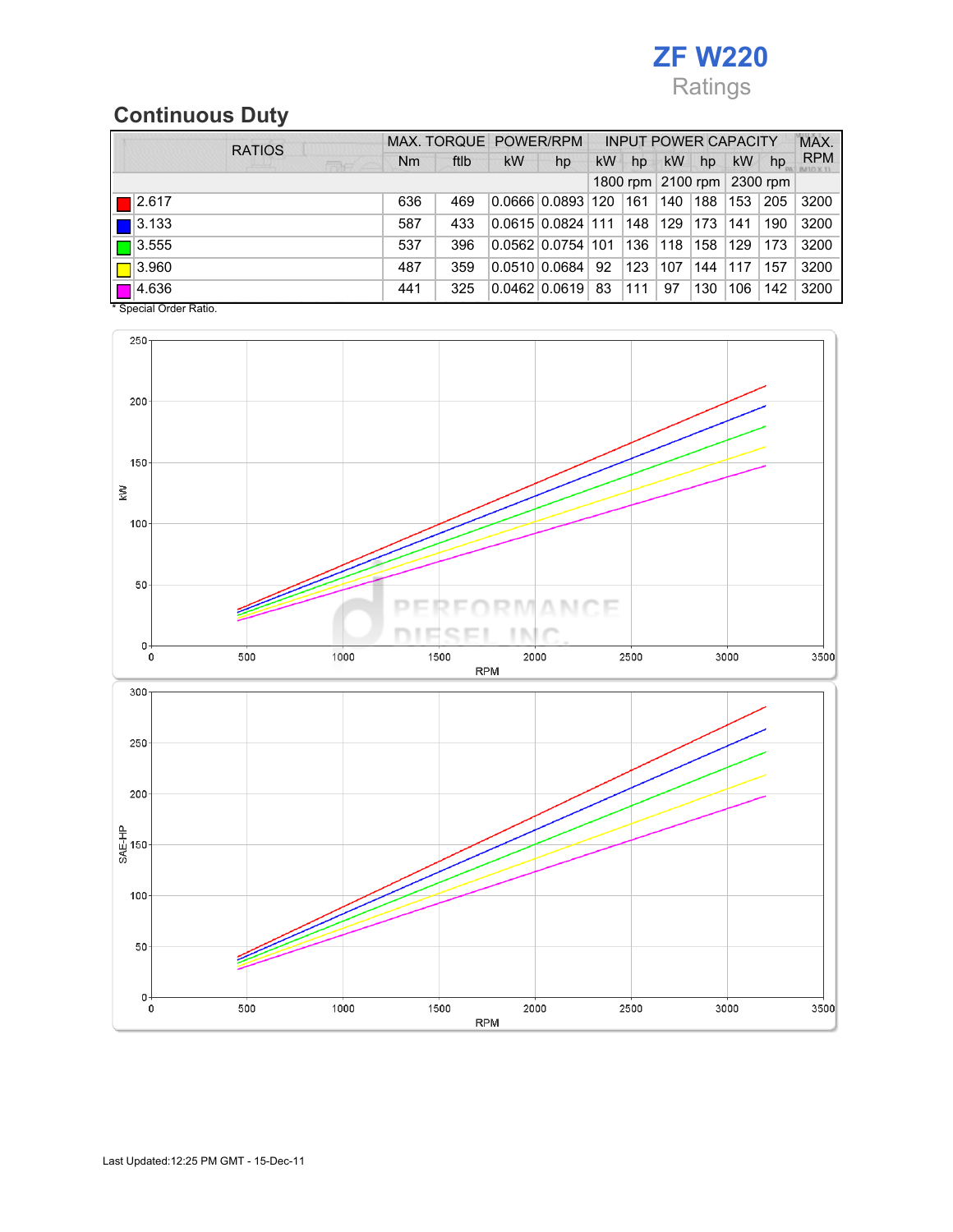



|   |                |                |                |    | mm (inches)                |  |                                                                                                      |  |                     |  |  |
|---|----------------|----------------|----------------|----|----------------------------|--|------------------------------------------------------------------------------------------------------|--|---------------------|--|--|
| A | B <sub>1</sub> | B۵             | H <sub>1</sub> | H2 |                            |  | L2                                                                                                   |  | <b>Bell</b><br>Hsq. |  |  |
|   |                |                |                |    |                            |  | 210 (8.27) 218 (8.58) 218 (8.58) 210 (8.27) 425 (16.7) 397 (15.6) 309 (12.2) 87.0 (3.43) 13.0 (0.51) |  |                     |  |  |
|   |                | Weight kg (lb) | PC6 BB         |    | Oil Capacity Litre (US qt) |  |                                                                                                      |  |                     |  |  |
|   |                | 105 (231)      |                |    | 7.00 (7.40)                |  |                                                                                                      |  |                     |  |  |

# SAE Bell Housing Dimensions RFORMANCE

|         |    | A | В  |              |                                                             |  |     | <b>Bolt Holes</b> |  |
|---------|----|---|----|--------------|-------------------------------------------------------------|--|-----|-------------------|--|
| SAF No. |    |   |    |              |                                                             |  | No. | <b>Diameter</b>   |  |
|         | mm |   | mm | $\mathsf{I}$ | mm                                                          |  |     | mm                |  |
|         |    |   |    |              | 447.68 17.625 466.73 18.375 488.95 19.25 12 10.32 13/32     |  |     |                   |  |
|         |    |   |    |              | 409.58 16.125 428.63 16.875 450.85 17.75  12   10.32  13/32 |  |     |                   |  |

### Output Coupling Dimensions

|  |  |  |                                                           |  |  |  | <b>Bolt Holes</b> |              |      |  |
|--|--|--|-----------------------------------------------------------|--|--|--|-------------------|--------------|------|--|
|  |  |  |                                                           |  |  |  |                   | Diameter (E) |      |  |
|  |  |  | Imm in mm in mm in mm                                     |  |  |  | No.               | mm           |      |  |
|  |  |  | 184   7.25   152   6.00   95.3   3.75   16.0   0.63     8 |  |  |  |                   | 16.3         | 0.64 |  |